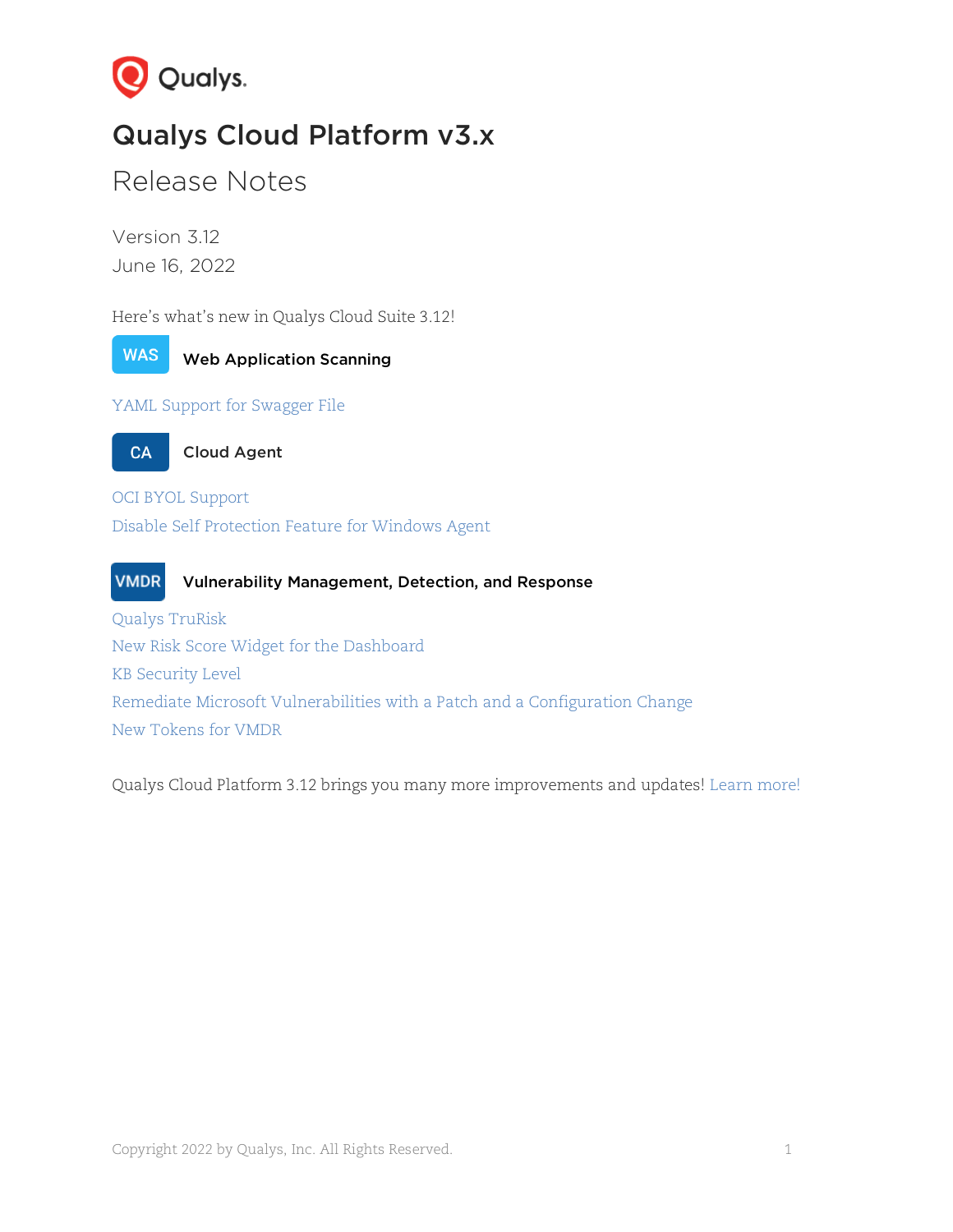#### **WAS** Web Application Scanning

### <span id="page-1-0"></span>YAML Support for Swagger File

With this release, while creating a web application, you can upload a swagger/OpenAPI file in YAML format to scan REST APIs for vulnerabilities.

**Note**: To upload the YAML file, you must have the following permissions granted in the Administration module in addition to the WAS subscription:

- UI Access and Access WAS module permissions
- Create, edit, and view permissions for web applications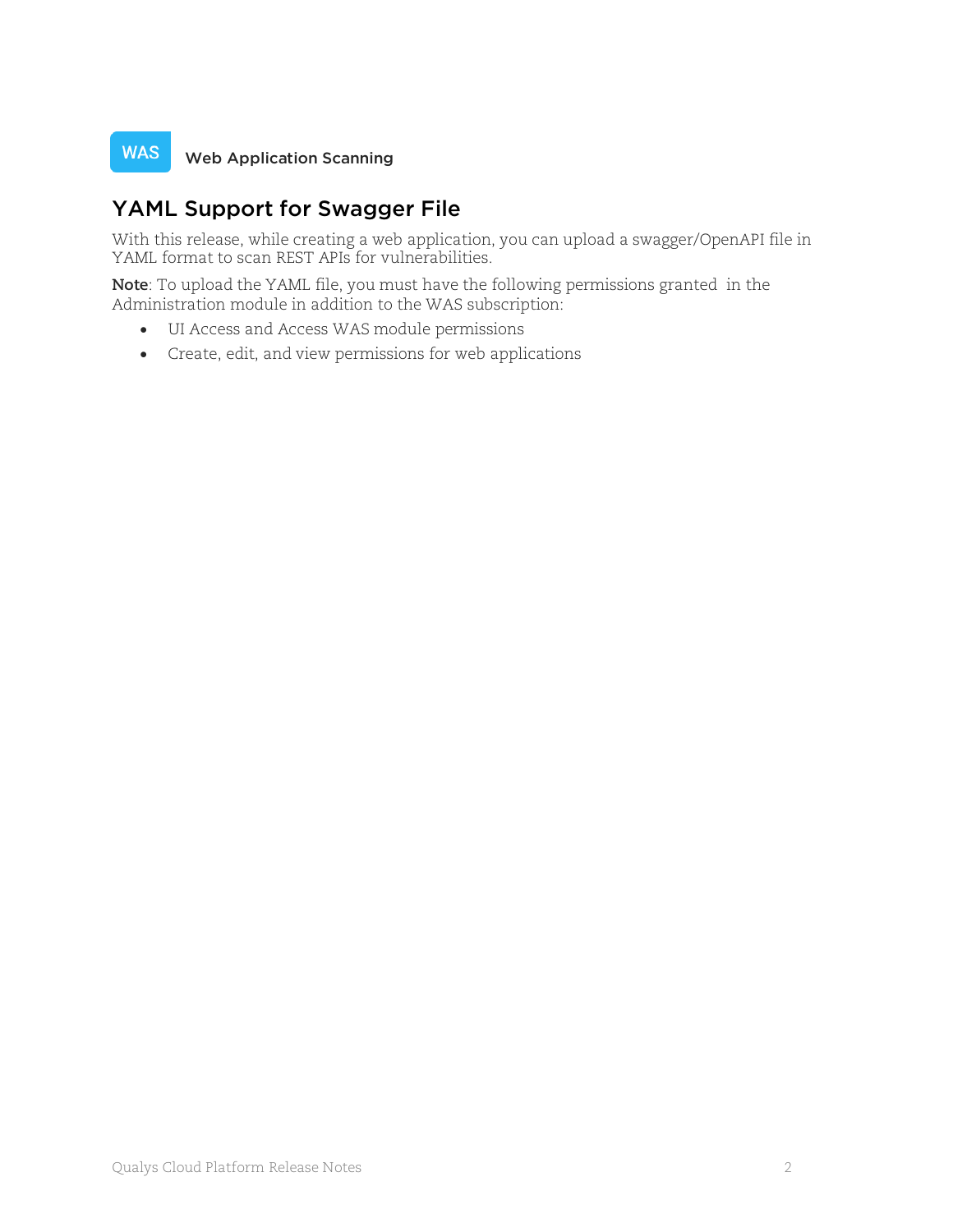<span id="page-2-0"></span>

### OCI BYOL Support

With this release, we have added Bring Your Own License (BYOL) support for Oracle Cloud Infrastructure (OCI) to enable Qualys VM scanning for instances on OCI.

To register these instances in the Qualys platform, you need a license code. To view the license code:

- Navigate to **Agent Management** > **Activation Keys**
- Select the activation key, and click **Install Agent** from the **Actions** menu.
- In the **Install Agents** screen, click **Install instructions** for the required agent > **Deploying in OCI Cloud**.



You can follow the instructions and use the license code to install the agent in your OCI.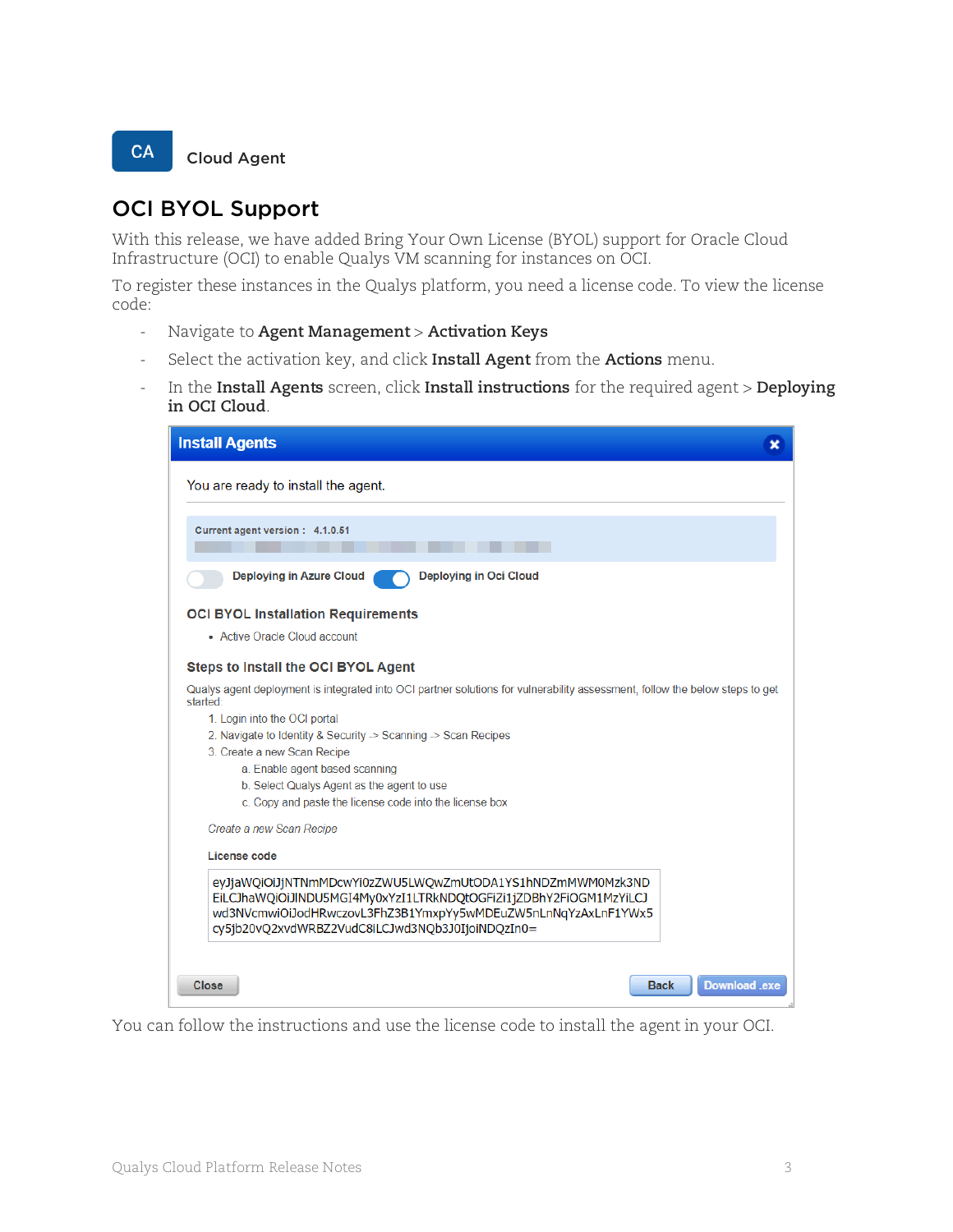### <span id="page-3-0"></span>Disable Self Protection Feature for Windows Agent

With this release, you can generate a key to disable the self-protection feature for Windows Agent. By disabling the self-protection feature, you can access the agent data and artifacts that are required for debugging purposes, such as log files.

By default, the self-protection feature is enabled for all Windows agents. With this enhancement, you can generate a key to disable self-protection for a defined time interval for Windows Agent. By default, the generated key is valid for one day. However, you can define the validity of the key.

**Note**: Users with the Managers and Unit Managers role have permission to generate the selfprotection key.

To disable self-protection on an agent, in the Agent tab, select agent, and click Disable Self Protection.

| <b>Generate key to disable self protection</b>                                                                                                                                 |  |
|--------------------------------------------------------------------------------------------------------------------------------------------------------------------------------|--|
| Key Validity<br>days<br>Generate Key<br>$\checkmark$<br>1                                                                                                                      |  |
| Hash Key                                                                                                                                                                       |  |
| Y2FzOzk0MjdkYTRkLTdiZTgtNGY1Yi1iMmU1LWUzNjA4MDJjN2JkZDsyMDIyLTA2LTA<br>0VDA5OjQxOjQ2LjcwMVo7Zmc0c3FEUExxRitgSmYrdWNHVE5EbzhVRmtISDNXbXV0<br>TzNPNGowL1MwUT0=                   |  |
| Navigate to C:\Program Files\Qualys\QualysAgent and run the QualysSPConfig.exe /disable <keyvalue> command<br/>with the key to disable the self-protection feature.</keyvalue> |  |
| For example,                                                                                                                                                                   |  |
| C:\Program Files\Qualys\QualysAgent\QualysSPConfig.exe /disable                                                                                                                |  |
| Y2Fz00JBQzUzRjdCLTI2OUItNEE4NC1BODg3LTcyOEZDNDhFRjlCMjsxNjAxLTAxLTE2VDA5OjI0OjAwLjQ4Mlo7MkIyNDVEQ0MtR                                                                          |  |
| TJF0S00RU05LUE5NzktMU04RDA00j0vRTFE00tySlFXTG1zc2cvVmNKbzU0MlNRdzYy0UgyNVBheXM0ZERK02V4blRIUTA9                                                                                |  |
| Note: Disable self-protection feature is available only for Windows agent version 4.9 and later.                                                                               |  |

In the **Generate key to disable self protection** screen, click **Generate Key** and follow the process to disable the self-protection on the selected agent.

**Note**: This feature is available only for Windows agent version 4.9 or later.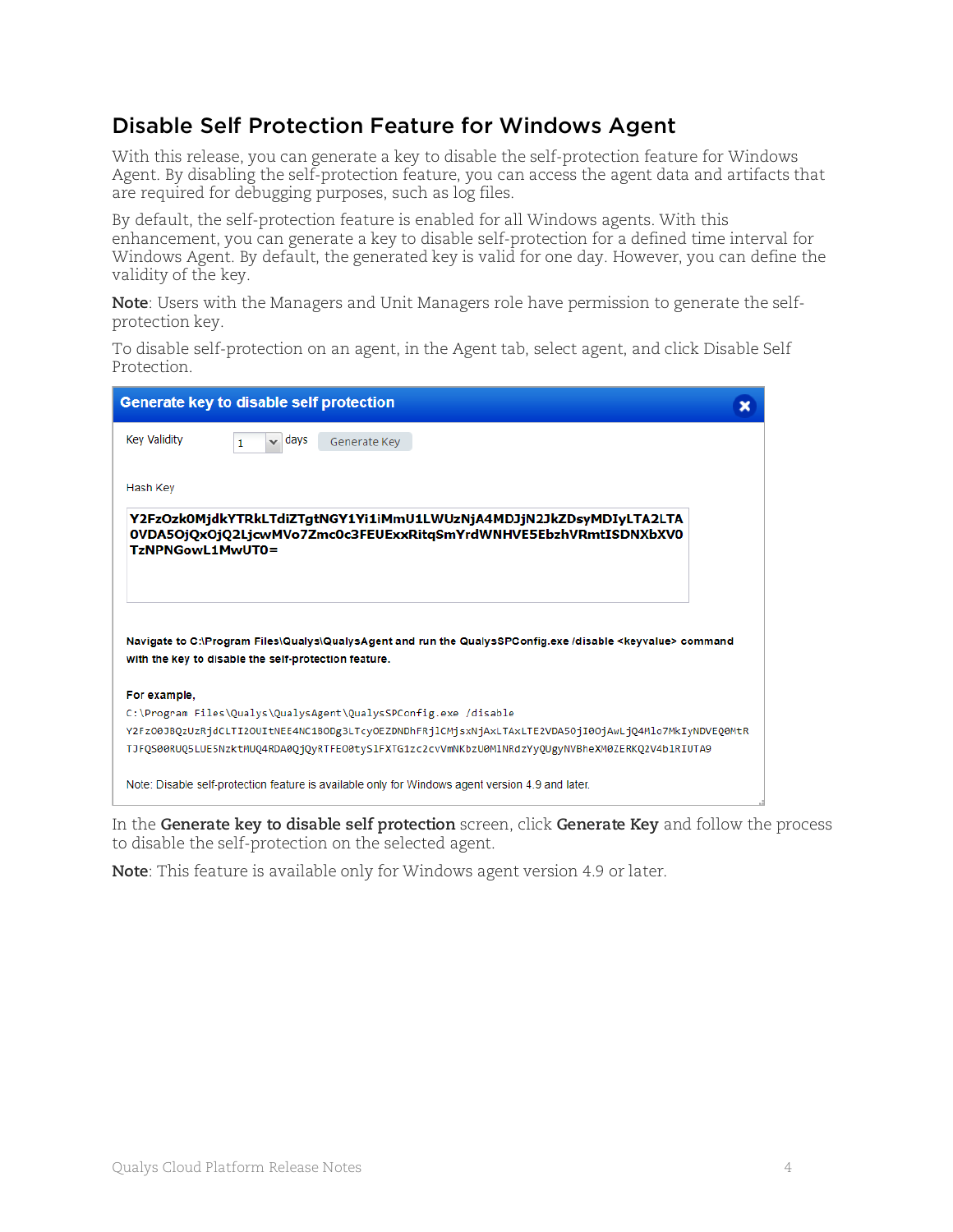### **VMDR** Vulnerability Management, Detection, and Response

# <span id="page-4-0"></span>Qualys TruRisk™

With this release we have introduced Qualys VMDR with TruRisk. Qualys TruRisk provides integration between CMDB's ITSM tools such as ServiceNow, and patch management solutions. Qualys TruRisk also offers an automated consolidated version of the prioritization workflow. It proactively estimates risk across vulnerabilities, assets, and groups of assets to provide remediation. It provides data for Asset Criticality Score (ACS), Qualys Detection Score (QDS), and Asset Risk Score (ARS).

- o **ACS**: You can select the range of Asset Criticality (1-5) using the Asset Criticality bar graph. The highest score is considered if multiple tags are assigned to the asset.
- o **QDS**: You can select the range of Risks (Low-Critical) in its bar graph. The risk scores generated prioritize the assets and vulnerabilities.
- o **ARS**: It helps you prioritize your vulnerabilities based on the risk to your assets and not just the technical severity. If no risk is detected the value of ARS is shown as 1 (Low Risk).

The ARS range is between 0 to 1000, and is divided as follows:

- Critical (c): 850-1000
- $-$  High (h): 700-849
- Medium (m) : 500-699
- Low (l): 0-499

NOTE: If no vulnerabilities are detected on any assets the risk score is set to 1.

To enable the Qualys TruRisk Mode in the **Prioritization** tab:

- Click **Reports** > **Start Prioritizing**
- Click  $\rightarrow$  to proceed with Prioritization.
- In the Asset Tags field select Include or Exclude options and add tags.
- Toggle the **Qualys TruRisk Mode** to enable it.
- The result displays the Asset Criticality, Qualys Detection Score and Asset Risk score.
- Click **Prioritize Now** to enable threat intelligence. This will prioritize the riskiest vulnerabilities on your netowrk for the selected assets.
- You can patch the vulnerabilities if Patch Management application is enabled in your subscription.

| <b>VMDR Prioritization</b><br>$\leftarrow$                                                                                                                         |                                                                                                                                                                         |                              | Export to Dashboard                   | Save & Download                                                    |
|--------------------------------------------------------------------------------------------------------------------------------------------------------------------|-------------------------------------------------------------------------------------------------------------------------------------------------------------------------|------------------------------|---------------------------------------|--------------------------------------------------------------------|
| Asset Tags (4)<br>Cloud View x Cloud Agent x Malware Domain As x Business Units x  <br>Include Any $\vee$<br>+ Exclude Tags                                        | Qualys TruRisk Mode<br>$\times$                                                                                                                                         | 1.63K<br><b>Total Assets</b> | 10.5K<br><b>Total Vulnerabilities</b> | Asset Risk: Medium                                                 |
| Asset Criticality ©<br>2K<br>1 5 9 6<br>1.5K<br>Assets<br>16<br>500<br>$\circ$<br>25<br>$\Omega$<br>8<br>$\mathcal{A}$ .<br>1<br>$\mathbf{3}$<br>Asset Criticality | Qualys Detection Score (1)<br>$3K$<br>2617<br>Vulnerabilities<br>28<br>1736<br>1617<br>1K<br>629<br>Medium<br>Critical<br>High<br>Low<br>Risks<br><b>Prioritize Now</b> | Asset Risk Score (i)         | 1.16K<br><b>Total Assets</b>          | $\Box$ Low<br>286<br>559<br>Medium<br>V High<br>6<br>Severe<br>309 |

For more information, see VMDR online help(link to be added)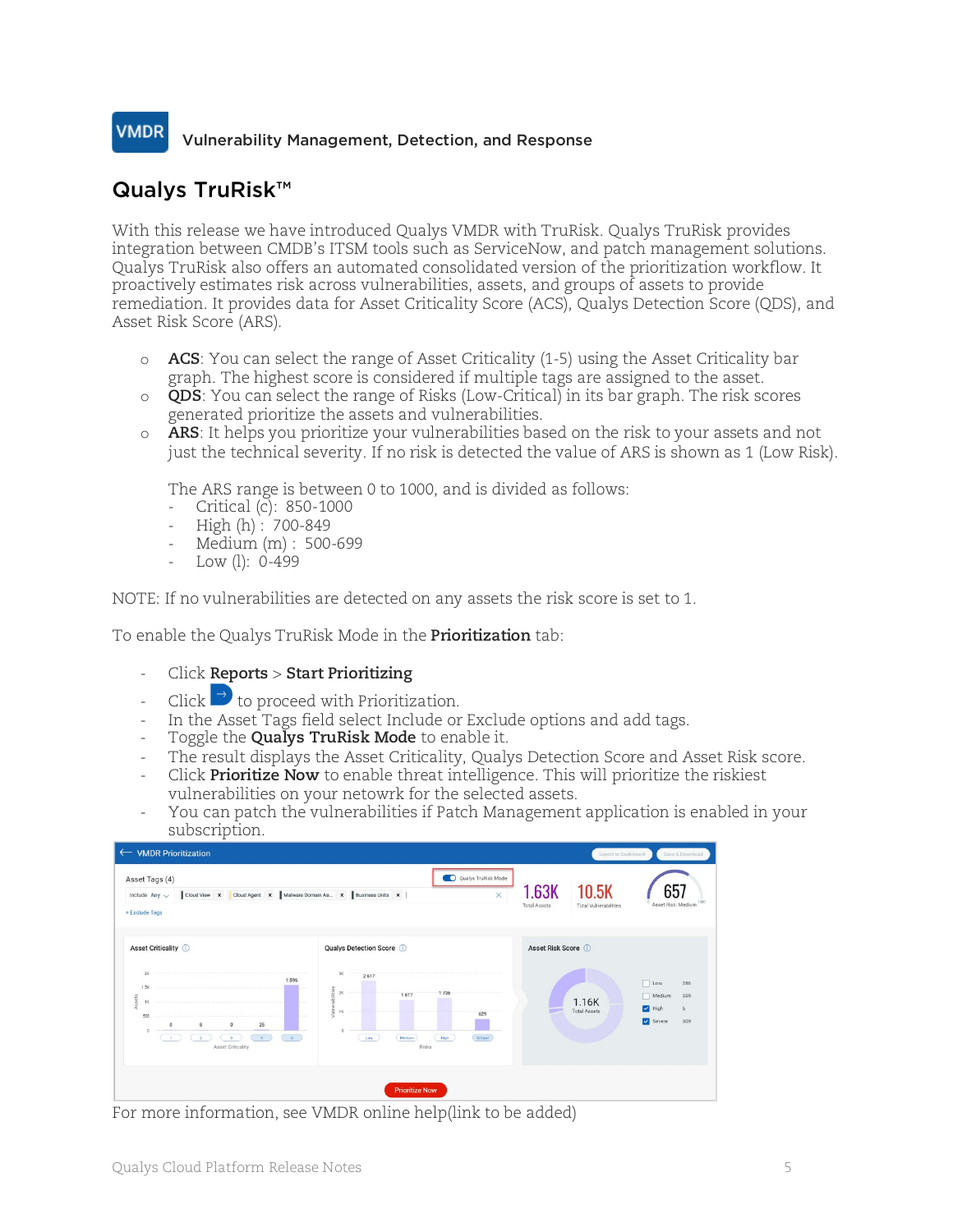# <span id="page-5-0"></span>New Risk Score Widget for the Dashboard

We have introduced Risk Score widget to show data based on the risk score of the assets in your environment. The widget displays the contributing factors which helps you prioritize the vulnerabilities. To generate a risk score widget dashboard from the **Build your widget** option perform the following steps for the Vulnerability Management application:

- Click **Query Settings** and select **Risk Score**
- In the **Asset Risk Score** choose **Asset Query** or **Vulnerability Query**.
- Optionally, you can click **Advance Settings** and enable **Contributing Factors** to view the contributing vulnerabilites and total assets for your query input.

|                                                                     | ← Add Widget to Dashboard (VMDR)                                                                                     |                     |                                        | Cancel                                                                                                                            | Test and Preview           | Add to Dashboard                                            |
|---------------------------------------------------------------------|----------------------------------------------------------------------------------------------------------------------|---------------------|----------------------------------------|-----------------------------------------------------------------------------------------------------------------------------------|----------------------------|-------------------------------------------------------------|
| EG<br>Widget<br>Details<br>$\overline{\omega}$<br>Query<br>Settings | Query Search<br>Asset Risk Score<br>$\mathcal{P}$ :<br>Asset Query<br>$^{\circ}$<br>$\times$ operatingSystem:Windows |                     |                                        | 1K<br>Numerical                                                                                                                   | $\ln$<br>皿<br>Bar<br>Table | $\circledcirc$<br>团<br>$P_{\text{IR}}$<br><b>Risk Score</b> |
| $\equiv$                                                            | Vulnerability Query                                                                                                  |                     |                                        |                                                                                                                                   |                            |                                                             |
| Advanced<br>Settings<br>EEE<br>Display<br>Settings                  | $\circledcirc$<br>X vulnerabilities.status:ACTIVE or vulnerabilities.typeDetected:Information<br>Remove.             | risk-score-widget © | 779<br><b>High Risk</b><br><b>Some</b> | Total Contributing Vulne<br>5.49K<br>Critical<br>579<br><b>H</b> High<br>904<br>Medium<br>Low <sub>1</sub><br>Total Assets<br>425 | 672<br>2.04K               |                                                             |

- Click Add to Dashboard to complete the widget creation and view the widget on dashboard.

| Qualys Risk Scoring Preview V                                                                                        |                |                                |              |                   |                |                          |                                              |      |                                         |                                                                     |
|----------------------------------------------------------------------------------------------------------------------|----------------|--------------------------------|--------------|-------------------|----------------|--------------------------|----------------------------------------------|------|-----------------------------------------|---------------------------------------------------------------------|
|                                                                                                                      |                |                                |              |                   |                |                          |                                              |      |                                         |                                                                     |
| $\bigcirc$ Any<br>Last 30 Days $\vee$ 1<br>All                                                                       |                |                                |              |                   |                |                          |                                              |      | Total Widgets Count: 16 / 80 ( L C L C) |                                                                     |
| <b>ASSET CRITICALITY</b>                                                                                             |                | <b>ASSET RISK DISTRIBUTION</b> |              |                   |                |                          | <b>VULNERABILITY RISK DISTRIBUTION (QDS)</b> |      |                                         |                                                                     |
| one.                                                                                                                 | 2.78           | 1006                           |              |                   | $10W -$        | ADDK <sup>1</sup>        |                                              |      |                                         | $\blacksquare$ LOW:                                                 |
| 78.8K<br>8000                                                                                                        | 4:34           | 87.7K                          |              |                   | <b>B</b> HIGHL | 350K                     | 356K                                         | 317K |                                         | $B$ HIGH                                                            |
| 700                                                                                                                  | 2.420          | $BCK$ -                        |              |                   | <b>B</b> MEDL  | SOOK                     |                                              |      |                                         | MEDI.                                                               |
| 60K                                                                                                                  | 8.11           | CON:                           |              |                   | SEVE.          | 250K                     |                                              |      |                                         | CRITI.                                                              |
| SOK:                                                                                                                 |                |                                |              |                   |                | 200K                     |                                              |      | 191K                                    |                                                                     |
| $ACK$<br>34.3K                                                                                                       |                | $_{\rm HIR}$                   |              |                   |                | 1500                     |                                              |      |                                         |                                                                     |
| 30K                                                                                                                  |                |                                |              |                   |                | 100K                     |                                              |      |                                         | 90.1K                                                               |
| <b>20K</b>                                                                                                           |                | 206                            |              |                   |                |                          |                                              |      |                                         |                                                                     |
|                                                                                                                      |                |                                |              |                   |                |                          |                                              |      |                                         |                                                                     |
| TOIC<br><b>Service</b><br>m.                                                                                         | 420<br>11      |                                | 2.87K        | 2.8K              | 12             | <b>BOK:</b><br>$\sim$    |                                              |      |                                         |                                                                     |
| $-8$<br>$-4$                                                                                                         | 2<br>$5 -$     | LOW                            | HIGH         | <b>MEDIUM</b>     | SEVERE         |                          | LOW                                          | HIGH | <b>ANEDIUM</b>                          | <b>CRITICAL</b>                                                     |
|                                                                                                                      |                |                                |              |                   |                |                          |                                              |      |                                         |                                                                     |
|                                                                                                                      |                |                                |              |                   |                |                          |                                              |      |                                         |                                                                     |
|                                                                                                                      |                | QUALYS SEVERITY                |              |                   |                | <b>QUALYS RISK SCORE</b> |                                              |      |                                         |                                                                     |
|                                                                                                                      |                | <b>SCOK</b>                    |              |                   | $2.41$ .       | apps.                    |                                              |      |                                         |                                                                     |
| DOOK                                                                                                                 |                | <b>429K</b>                    |              |                   | 425.           | 350K                     | 356K                                         |      |                                         |                                                                     |
|                                                                                                                      |                | 400K                           |              |                   | ■ 2:23.        | 300K                     |                                              | 317K |                                         |                                                                     |
|                                                                                                                      |                |                                |              |                   | 1:15           |                          |                                              |      |                                         |                                                                     |
| <b>204K</b>                                                                                                          |                | 300K                           | 257K<br>233K |                   | <b>B</b> 5:79  | 250K                     |                                              |      | 191K                                    |                                                                     |
|                                                                                                                      |                | 200K                           |              |                   |                | 200K                     |                                              |      |                                         |                                                                     |
| 142K                                                                                                                 |                |                                |              | 136K              |                | <b>150K</b>              |                                              |      |                                         | 90.1K                                                               |
|                                                                                                                      | 121K<br>98.400 | <b>100K</b>                    |              |                   | 79.8K          | <b>TOOK</b>              |                                              |      |                                         |                                                                     |
|                                                                                                                      |                |                                |              |                   |                | SOK:                     |                                              |      |                                         |                                                                     |
| <b>CVSS DISTRIBUTION</b><br>sons:<br>spok.<br>400K<br>300K<br>200K<br>100K<br>$\alpha$<br>MEDIUM<br>HIGH<br>CRITICAL | LOW-<br>NONE   | $\alpha$<br>$\mathcal{R}$      | 4.1<br>$-2$  | <b>COLLECTION</b> | 5              | $0 -$                    | LOW<br>SU.                                   | HIGH | ABDIUM                                  | $\Box$ LOW:<br><b>B</b> HIGHL<br><b>MEDL.</b><br>CRITI.<br>CRITICAL |

### <span id="page-5-1"></span>KB Severity Level

With this release, you can now view the severity level set by Qualys. It will help you differentiate the severity levels set by you and Qualys for a particular QID.

 $\rightarrow$  : Indicates custom severity higher than Qualys severity.

: Indicates custom severity lower than Qualys severity.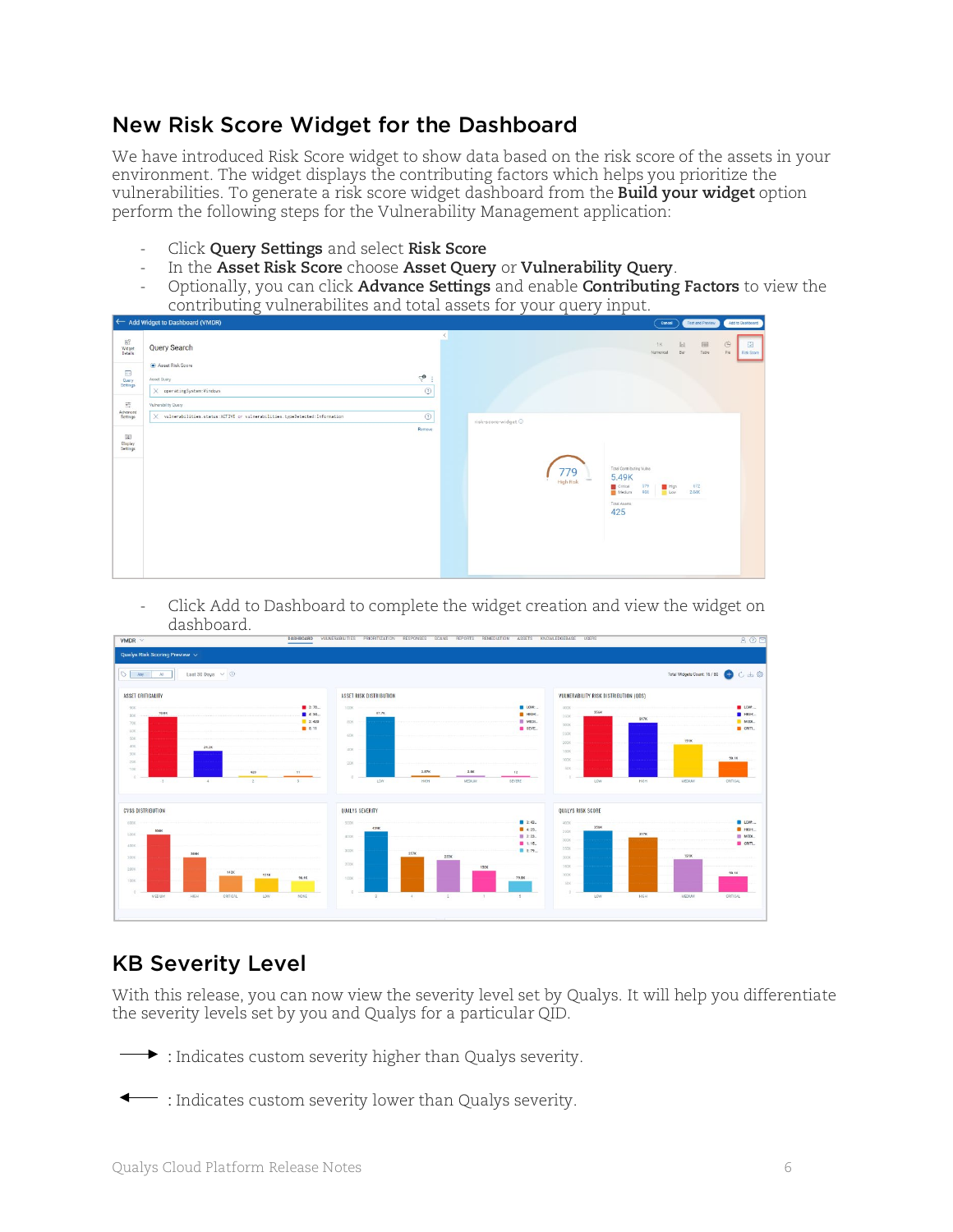Example:

Consider a QID with Qualys severity as 1 and custom severity as 3. The severity bar indicates the right arrow at 1. The right arrow implies that Qualys severity level is 1, but you have increased the severity for this QID to 3.



### <span id="page-6-0"></span>Remediate Microsoft Vulnerabilities with a Patch and a Configuration Change

With this release, you will be able to view if the vulnerabilities require a patch or a configuration change. If the selected vulnerabilities require a patch and a configuration change the job will be pre-populated with the relevant patches and the required configuration changes. You can perform the remediation action from the **VMDR Prioritization** page.

- Click **Start Prioritizing** and add asset tags to proceed.
- Click **Prioritize Now**.

 $\otimes$ **Available Remediation** column has **Patches** and **Fixes for Misconfiguration**  $\sim$  The **Patches** are based on the Qualys Patchable, and **Fixes for Misconfiguration** includes the pre and post config changes.

- Click **Patch Now** for the QID you want to apply patches and then select **Add to new Job.**

You will be redirected to Patch Management application. Based on the script config you select (pre or post) the script window will display.

### <span id="page-6-1"></span>New Tokens for VMDR

We have updated the information for the Vulnerability, Assets and Search tokens to enhance your search results:

- **vulnerabilities.vulnerability.severity:** Select this token to view the severity level set by Qualys.
- **vulnerabilities. severity:** Select this token to view the severity level set by you.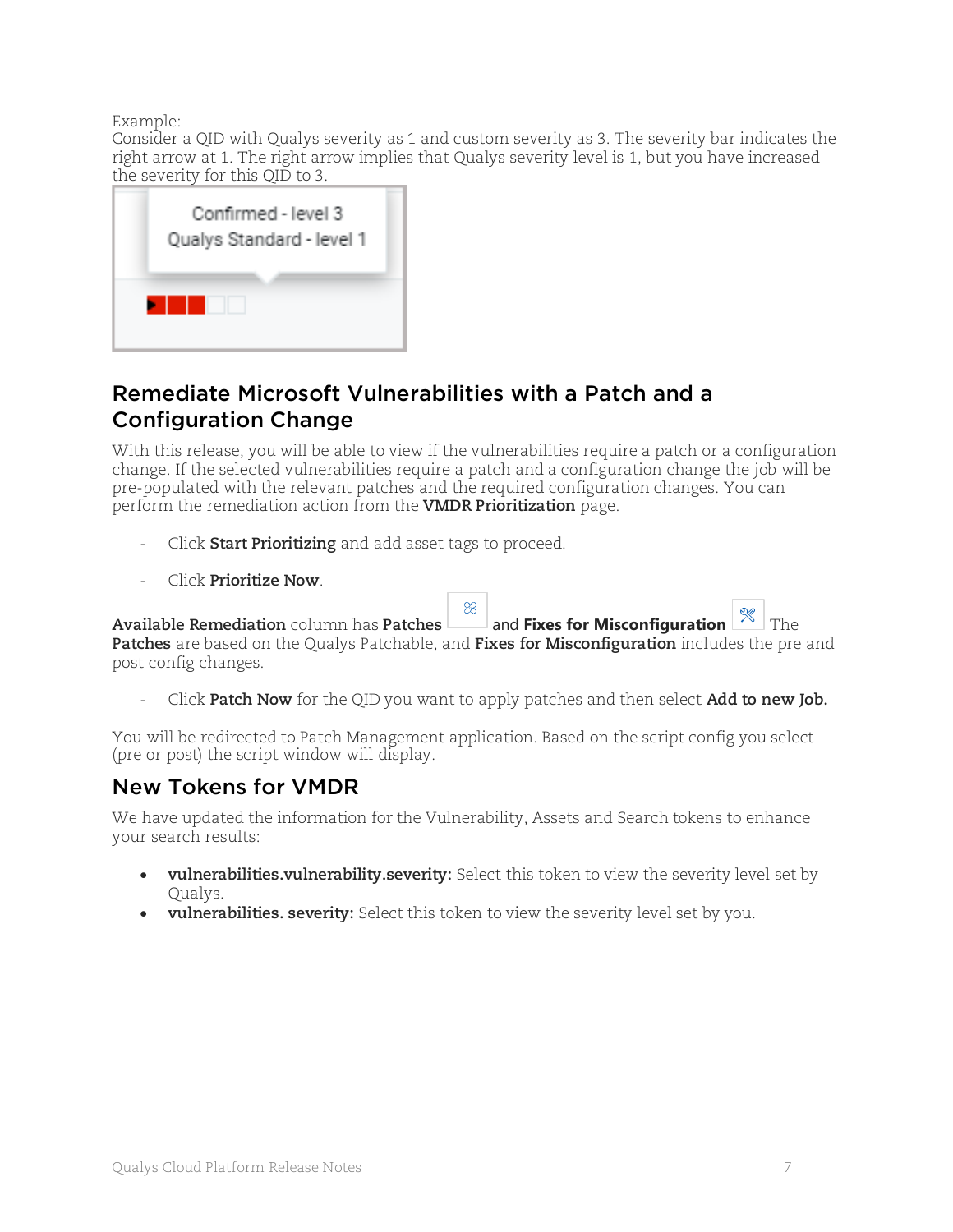### <span id="page-7-0"></span>Issues Addressed

#### **AM** Asset Management

We have updated the Asset Management online help with the correct ruleType parameters for the Search Tag API.

#### **AV** Asset View

- We have fixed an issue where the Azure VM with multiple NICs was unable to fetch IP from all the NICs.
- We have fixed an issue where the createdDate parameter for EC2 was not in sync with the Launch Date.

#### CA Cloud Agent

- We fixed an issue where the note regarding the deactivation of modules on the Deactivate Agent screen was confusing. After the fix, the note on the Deactivate Agent screen provides the correct information.
- We fixed an issue where the Asset Summary tab in host details displayed DNS short name instead of FQDN name. We now support the FQDN value in the Asset name attribute sequence at PBO. Thus, you can set the asset name as FQDN value if required.

#### Asset View **AV**

#### Vulnerability Management **VM**

- We have fixed the backend implementation of the following query results to avoid any discrepancies in the Asset View and Vulnerability Management. You might expect some spike in the trending widgets if the following tokens are used:
	- operatingSystem
	- operatingSystem.name
	- software.name
	- software.version

#### **VM** Vulnerability Management

- In the Asset list of the Vulnerabilities tab, the IP address was shown as unknown IP though the IP addresses were assigned to the assets. We fixed this issue, and now the assets display the correct assigned IP address.
- We fixed an issue about the discrepancy results of the agent.lastCheckedIn and agent.lastActivity QQL.
- We fixed an issue where the asset numbers displayed in the Ratio widget would not match the existing assets after applying tags.